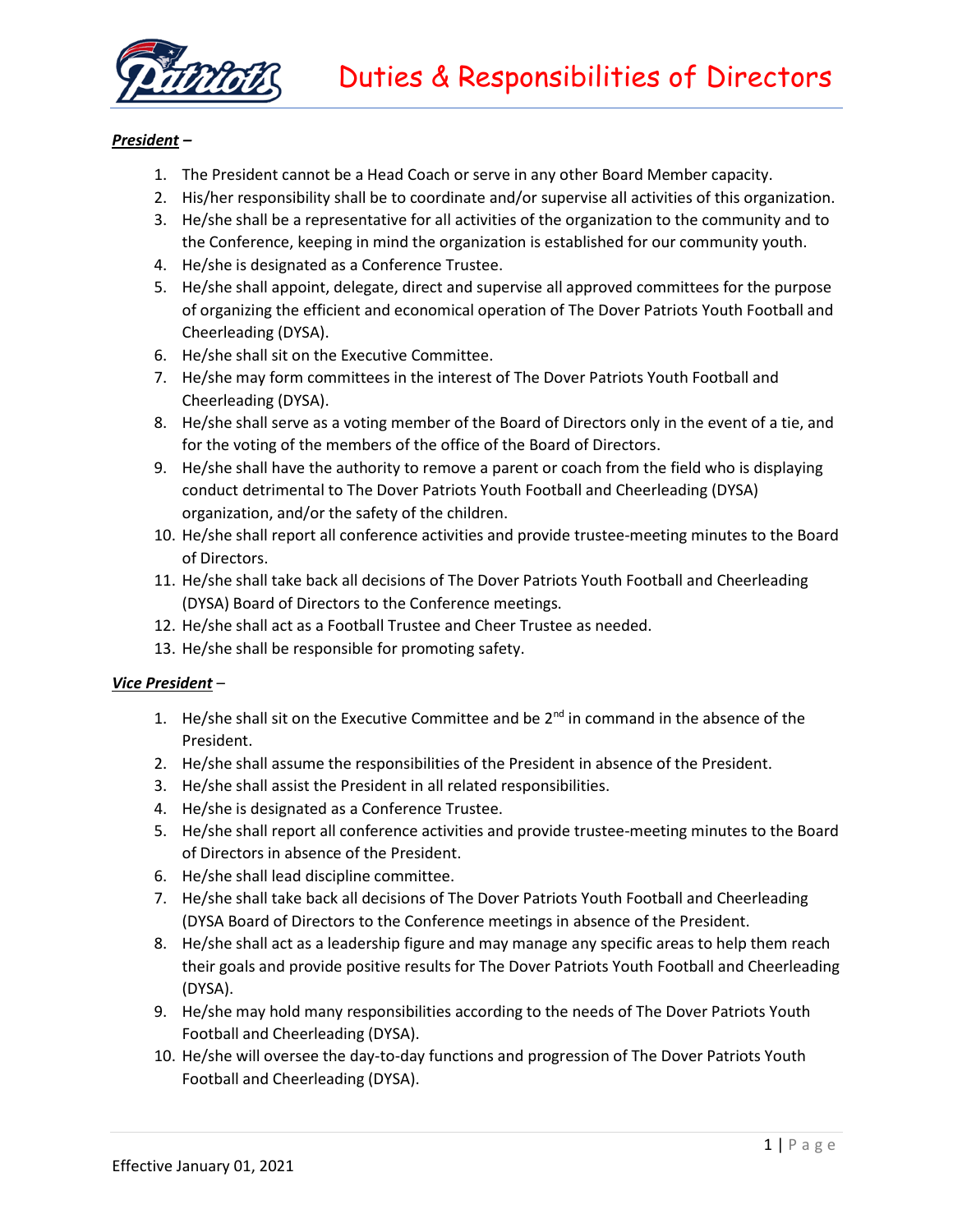

- 11. He/she will help ensure that organizations uphold the "public trust" in the purpose of The Dover Patriots Youth Football and Cheerleading (DYSA).
- 12. He/she is responsible for all insurance pertaining to The Dover Patriots Youth Football and Cheerleading (DYSA).
- 13. He/she will make insurance forms available to parents, assist in filing forms, and follow through on all claims filed.
- 14. He/she shall supply the President & Secretary with a copy of all policies and insurance claims when they are received from the Conference or parents.
- 15. He/she shall advise board of all insurance claims filed and status and resolution of it.
- 16. He/she shall be responsible for promoting safety.

# *Athletic Director* –

- 1. He/she shall sit on the Executive Committee and be  $3<sup>rd</sup>$  in command in absence of President and Vice President.
- 2. He/she is designated as a Conference Trustee.
- 3. He/she may nominate Football Head coaches.
- 4. He/she shall maintain file of emergency contacts and children with special medical needs.
- 5. He/she is responsible for opening and closing the game field on home game days.
- 6. He/she shall provide an accurate roster to the game day announcers.
- 7. He/she will also be the Football Trustee on all the responsibilities thereof.
- 8. He/she shall serve as Sergeant at Arms for all board meetings.
- 9. He/she shall maintain in cooperation with the registrar an accurate and timely manner, all football related roster books, as defined by the Conference Rules.
- 10. He/she has the right to suspend a coach. The Disciplinary committee shall be notified within 24 hours in writing of any suspension.
- 11. He/she shall not sit on the disciplinary committee, if it relates to a Football issues.
- 12. If any level of Football does not have a head coach, assistant coach, or otherwise, he/she may assume said position until such time as a coach is acquired.
- 13. He/she assures that each football team has at least one current CPR certified and First Aid certified coach present at games.
- 14. He/she shall strive to obtain 100% attendance at all coach's clinics & provide attendance records.
- 15. He/she shall coordinate with the coach staff on proper safety and handling.
- 16. He/she shall coordinate all coaches' activities.
- 17. He/she shall provide the coaches copies of the Conference rules and regulations and ensure their enforcement.
- 18. He/she shall meet with the head coaches at least once a month to ensure that no problems have arisen without the knowledge of the Board.
- 19. He/she shall be responsible for promoting safety.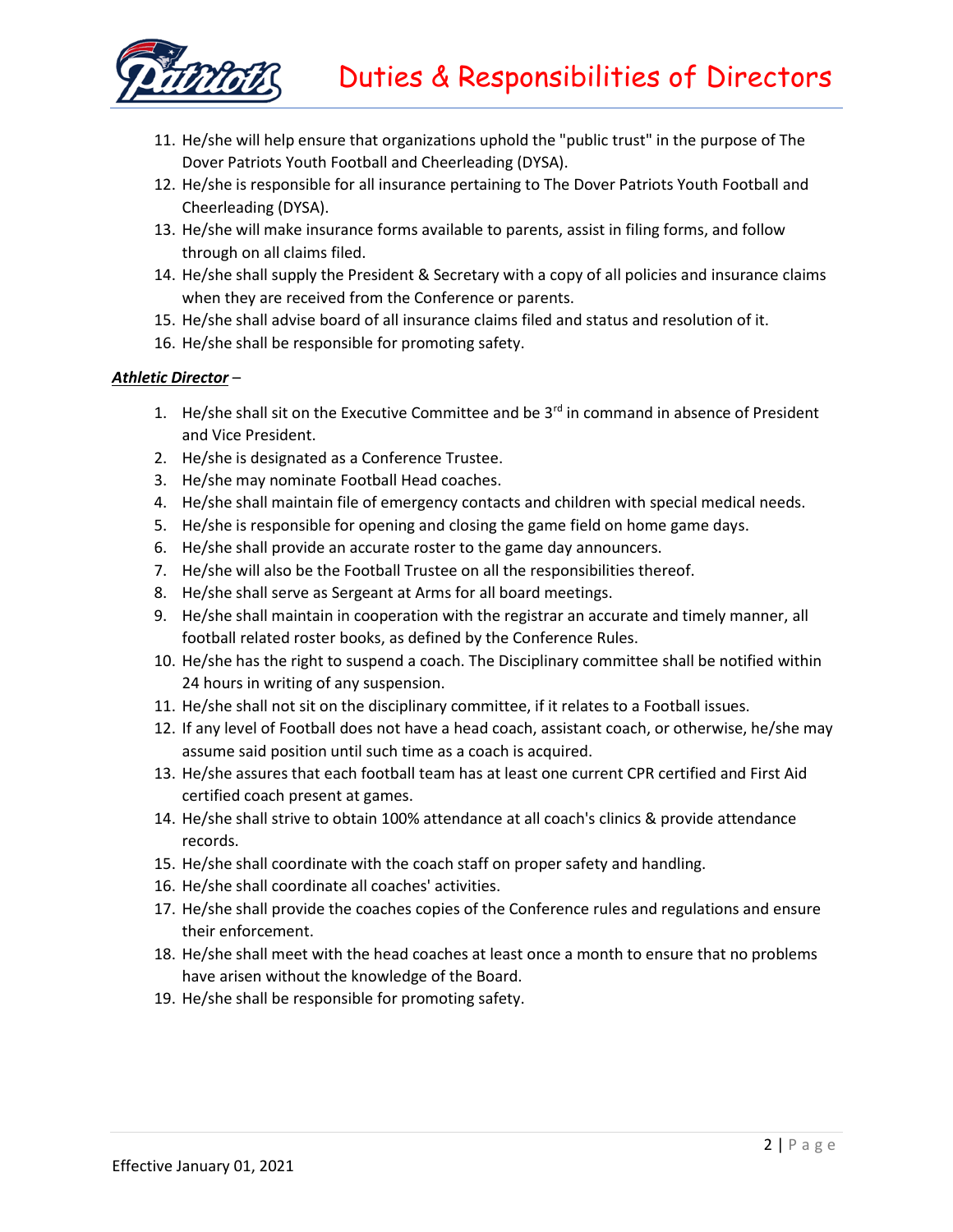

## *Assistant Athletic Director* –

- 1. He/she shall carry out the duties of the Athletic Director in his/her absence.
- 2. He/she shall assist Athletic Director in all related responsibilities.
- 3. He/she is designated as a Conference Trustee (alternate).
- 4. He/she shall be responsible for promoting safety.

## *Cheer Director* –

- 1. The Cheer Director shall direct the Cheer coaches' activities in accordance with the Code of Ethics set forth by the Conference and The Dover Patriots Youth Football and Cheerleading (DYSA).
- 2. He/she shall sit on the Executive Committee and be  $4<sup>th</sup>$  in command in absence of President, Vice President and Athletic Director.
- 3. He/she is designated as a Conference Trustee.
- 4. He/she shall maintain file of emergency contacts and children with special medical needs.
- 5. He/she shall maintain, in cooperation with the Registration Coordinator, all cheer related roster books, as defined by the Conference rules, in an accurate and timely manner.
- 6. He/she may nominate Cheer Head coaches.
- 7. If any level of cheerleading does not have a head coach, assistant coach, or otherwise, he/she may assume said position until such time as a coach is acquired.
- 8. He/she has the right to suspend a coach. The Disciplinary committee shall be notified within 24 hours in writing of any suspension.
- 9. He/she shall not sit on the disciplinary committee, if it relates to a cheerleading issue.
- 10. He/she shall coordinate all activities concerning the cheerleaders.
- 11. He/she will act as a liaison between the Board of Directors and the Conference cheer operations.
- 12. The Cheer Director is also the Cheerleading Conference Trustee.
- 13. The Cheer Director must make available to the Board of Directors all correspondence, Trustee meeting records, by-laws, and rules as established by the Conference.
- 14. He/she shall schedule competitions (with board approval), and post results.
- 15. He/she shall train and develop coaching staff.
- 16. He/she shall strive to obtain 100% attendance at all coach's clinics & provide attendance records.
- 17. He/she assures that each cheerleading team has at least one current CPR certified and First Aid certified coach present at games.
- 18. He/she shall coordinate all cheer coaches' activities.
- 19. He/she shall provide the coaches copies of the Conference rules and regulations and ensure their enforcement.
- 20. He/she shall meet with the head coaches at least once a month to ensure that no problems have arisen without the knowledge of the Board.
- 21. He/she will provide a copy of the Conference Cheerleading Rules to all head coaches.
- 22. He/she will provide a copy of all competition rules to all head coaches.
- 23. He/she shall be responsible for promoting safety.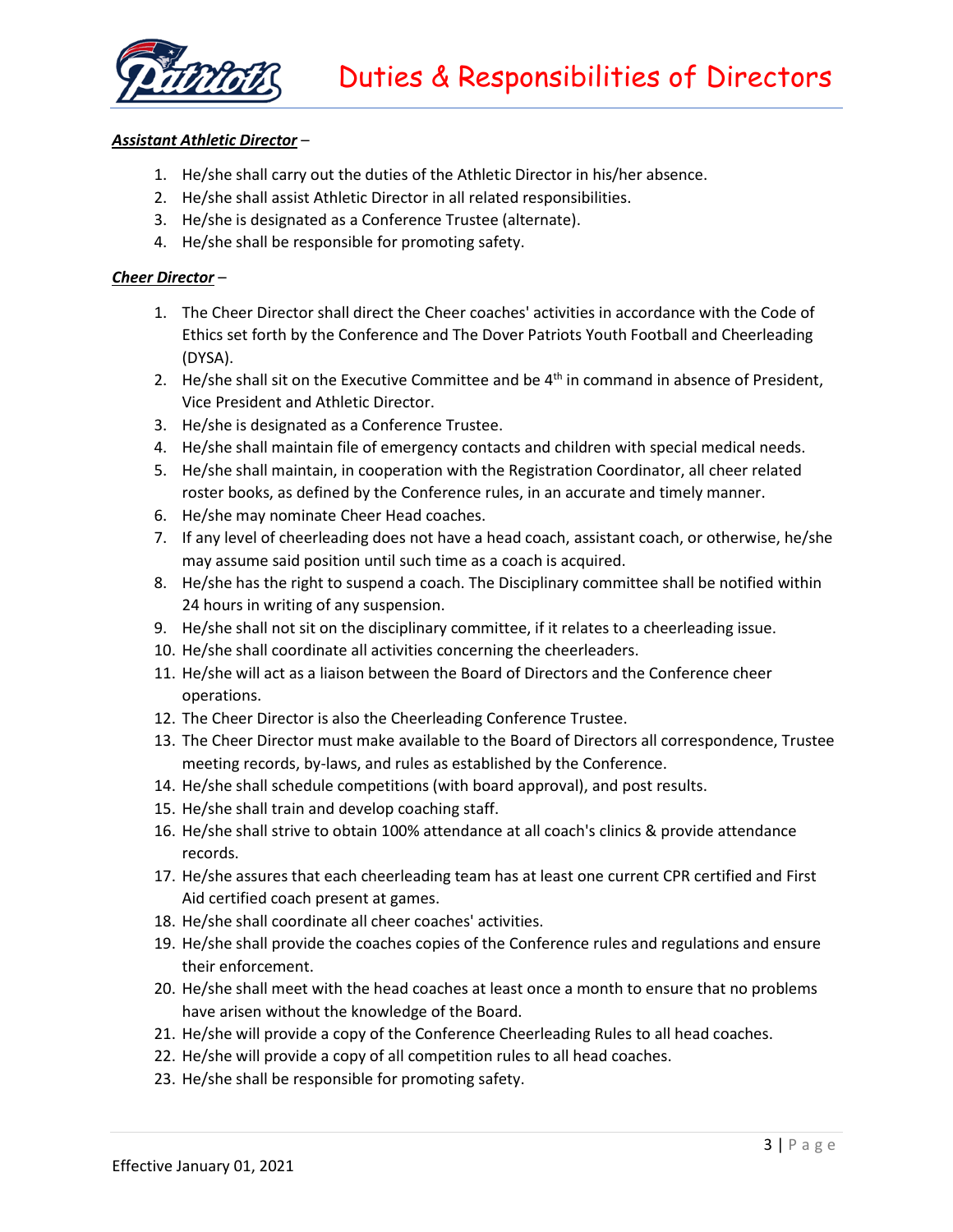

## *Assistant Cheer Director* –

- 1. He/she shall carry out the duties of the Cheer Director in his/her absence.
- 2. He/she shall assist Cheer Director in all related responsibilities.
- 3. He/she is designated as a Conference Trustee (alternate).
- 4. He/she shall provide on game day, an accurate roster for each division to the announcer for the half-time routines.
- 5. He/she shall sit on the Special Events Committee.
- 6. He/she shall be responsible for promoting safety.

#### *Treasurer* –

- 1. He/she will maintain all financial records for the organization.
- 2. He/she is responsible for all accounts receivable and all accounts payable, deposits of moneys, and the monthly report to the Board of Directors as well as a published annual report.
- 3. He/she is responsible for timely filing of the Annual corporate registration with the State of Florida. Annual filing of 990 Federal Tax-Exempt tax returns and monthly sales tax returns.
- 4. He/she shall prepare an annual budget and present to the Board for approval. Once approved he/she shall maintain said budget.
- 5. He/she shall coordinate with Concession Stand Manager and Spirit Store to establish pricing of all products sold by The Dover Patriots Youth Football and Cheerleading (DYSA).
- 6. He/she shall sit on the Fundraising Committee.
- 7. He/she shall be required to be at all home games for the duration of the day.

## *Secretary* –

- 1. He/she shall record all minutes of all proceedings to be kept in a permanent book of record.
- 2. All books of Record shall be kept on The Dover Patriots Youth Football and Cheerleading (DYSA) premises. A copy of the minutes shall be distributed to each Board of Director member before the next schedules meeting.
- 3. He/she shall keep a copy of all Conference Rules, correspondence, etc.
- 4. He/she shall call roll each meeting.
- 5. He/she shall notify each Board of Director member of any special meetings forty-eight hours in advance.
- 6. He/she shall post board candidate applications and job descriptions.
- 7. He/she shall have on hand a copy of Roberts Rules of Order Revised, to be made available to any board member.
- 8. He/she will be responsible for distributing a copy of the by-laws to current Board Members.
- 9. He/she shall be responsible for promoting safety.
- 10. He/she shall maintain an active Board of Directors contact information record.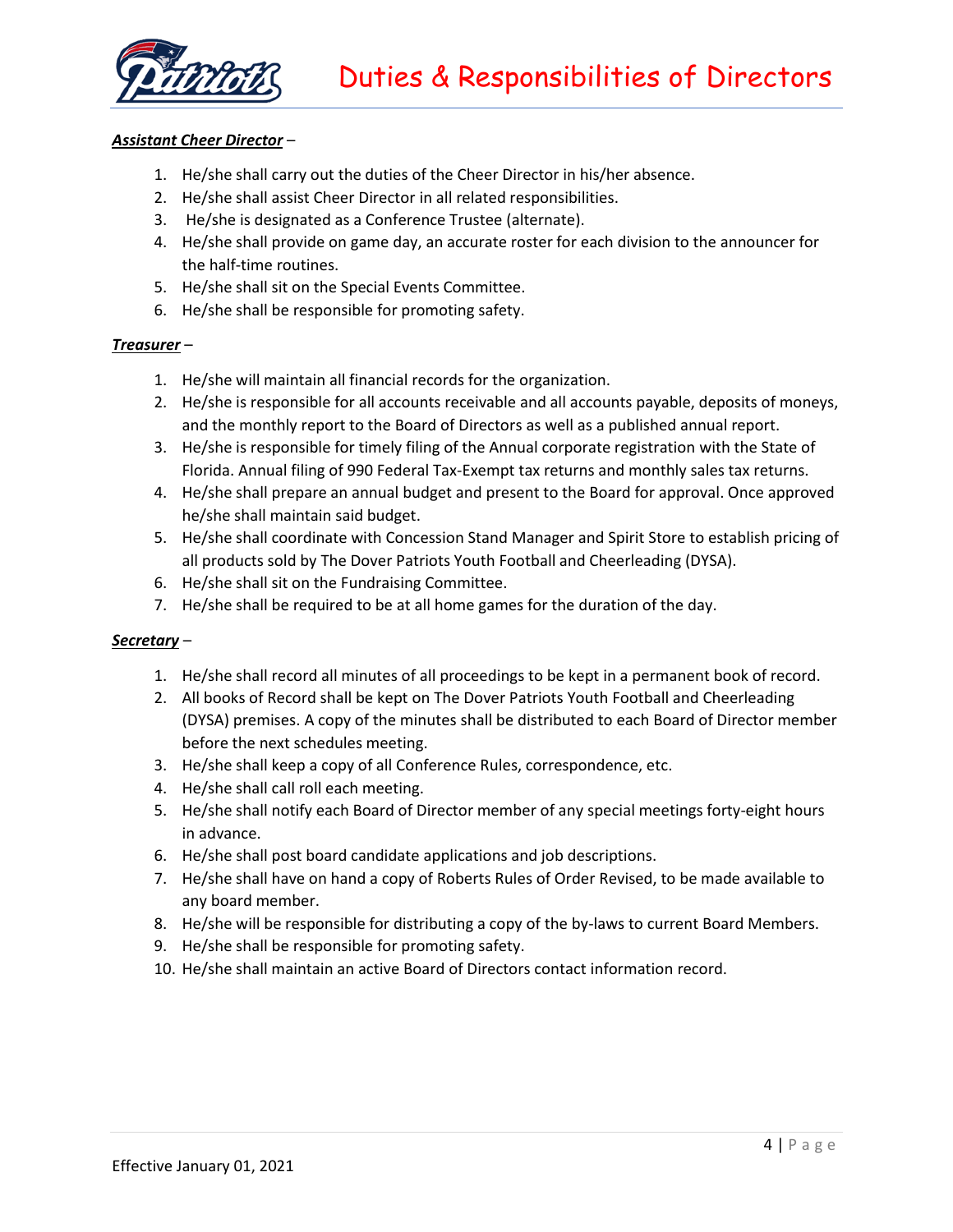

## *Cheer Equipment* –

- 1. He/she shall maintain cheerleading equipment (uniforms & pompoms).
- 2. He/she shall coordinate all cheerleading equipment purchases with the Board of Directors.
- 3. He/she shall coordinate all pep rallies.
- 4. He/she shall be responsible for issuing and collecting each cheerleader's uniform and keeping record of such.
- 5. He/she shall sit on the Special Events Committee.

#### *Assistant Cheer Equipment* –

- 1. He/she shall carry out the duties of the Cheer Equipment in his/her absence.
- 2. He/she shall assist Cheer Equipment in all related responsibilities.
- 3. He/she shall sit on the Special Events Committee.

#### *Football Equipment* –

- 1. He/she is responsible for obtaining all necessary football play equipment and coach's equipment.
- 2. He/she shall coordinate all football equipment purchases with the Board of Directors.
- 3. He/she shall be responsible for issuing and collecting each football player's equipment and keeping record of such.
- 4. He/she is responsible for maintaining a log of outstanding equipment, to be presented to the Board of Directors.
- 5. He/she shall be responsible for maintaining equipment and recommending to the Board of Directors any modifications needed to meet Conference safety standards.
- 6. He/she shall be responsible for advising Board of Directors of players that have outstanding uniforms & equipment.
- 7. He/she shall be responsible for promoting safety.

#### *Assistant Football Equipment* –

- 1. He/she shall carry out the duties of the Football Equipment in his/her absence.
- 2. He/she shall assist Football Equipment in all related responsibilities.
- 3. He/she shall be responsible for promoting safety.

#### *Concession Manger* –

- 1. He/she shall coordinate buying and selling of goods through the concession stand.
- 2. He/she shall coordinate pricing of goods with the President/Treasurer
- 3. He/she shall submit all price changes to the Board of Directors for approval.
- 4. He/she shall turn over all moneys to the President/Treasurer.
- 5. He/she shall be responsible for directing the activities of the workers in the concession.
- 6. He/she shall be responsible for the maintenance & cleanup of concession stand and all equipment during and at the end of the season.
- 7. He/she is responsible for keeping bathrooms clean and stocked.
- 8. He/she shall be required to be at all home games for the duration of the day.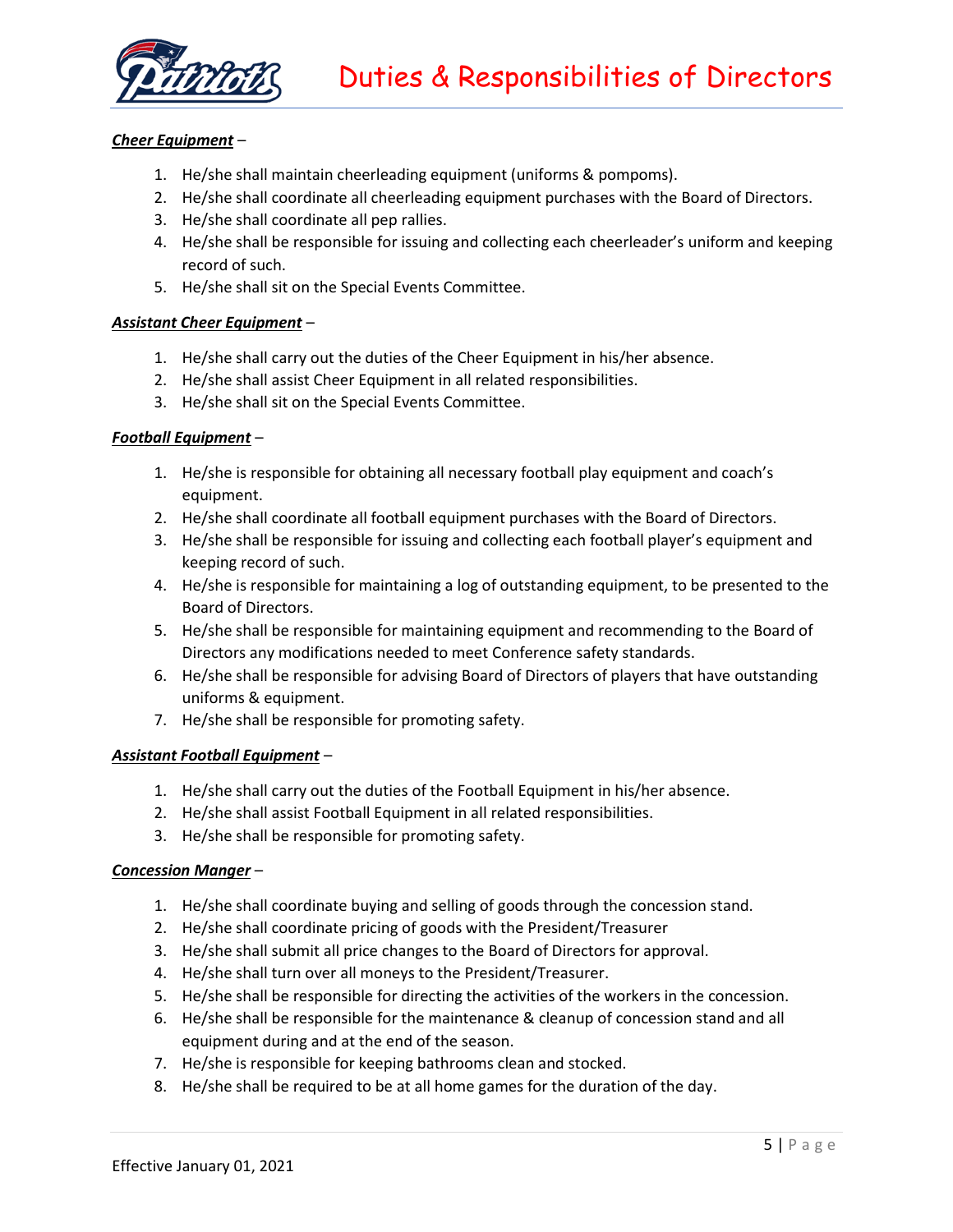

## *Assistant Concession Manger* –

- 1. He/she shall assist the Concession Director in all related responsibilities.
- 2. He/she shall carry out the duties of the Concession Director in his/her absence.
- 3. He/she shall be required to be at all home games for the duration of the day.

#### *Registration Coordinator* –

- 1. He/she shall register all players, and cheerleaders according to the registration policies and procedures of the organization and the Conference.
- 2. He/she shall maintain, in cooperation with the Football & Cheer Conference Trustees, all football and cheer related roster books and online databases entries of all participants, as defined by the Conference rules, in an accurate and timely manner.
- 3. He/she shall attend all registration events, unless approved by the President.
- 4. He/she shall maintain a list of all registrants.
- 5. He/she shall be responsible for acquiring all required documents for registration.
- 6. He/she shall be responsible for obtaining all registration forms and supplies.
- 7. He/she shall be responsible for informing coaches and Board members of registration dates.
- 8. He/she shall keep an accurate count and record for each team.
- 9. He/she shall provide a list of all registrants to the President as requested.

#### *Assistant Registration Coordinator –*

- 1. He/she shall assist the Registration Coordinator in all related responsibilities.
- 2. He/she shall assist the Registration Coordination will related activities.
- 3. He/she shall carry out the duties of the Registration Coordinator in his/her absence.
- 4. He/she shall sit on Fundraising Committee.

## *Parent Liaison* –

- 1. He/she will meet with all volunteers and assign volunteers to area of their interest.
- 2. He/she will recruit new volunteers.
- 3. He/she will make certain all football and cheer divisions have team parents.
- 4. He/she will maintain a record of all volunteer hours and ensure requirements are met.
- 5. He/she will promote the organization and monitor progress of volunteers.
- 6. He/she will chair weekly team parent meetings.
- 7. He/she will advise team parent of status of volunteer hours for each child.
- 8. He/she shall sit on Fundraising Committee.
- 9. He/she shall be responsible for promoting safety.

## *Media Director* –

- 1. He/she shall coordinate all public-relation activities with the President.
- 2. He/she is responsible of The Dover Patriots Youth Football and Cheerleading (DYSA) website. Gather and organize media for website updates.
- 3. He/she is responsible for all announcement of registration and flyers needed to promote The Dover Patriots Youth Football and Cheerleading (DYSA) organization.
- 4. He/she shall coordinate with the Fundraiser Coordinator the acquisition of sponsors.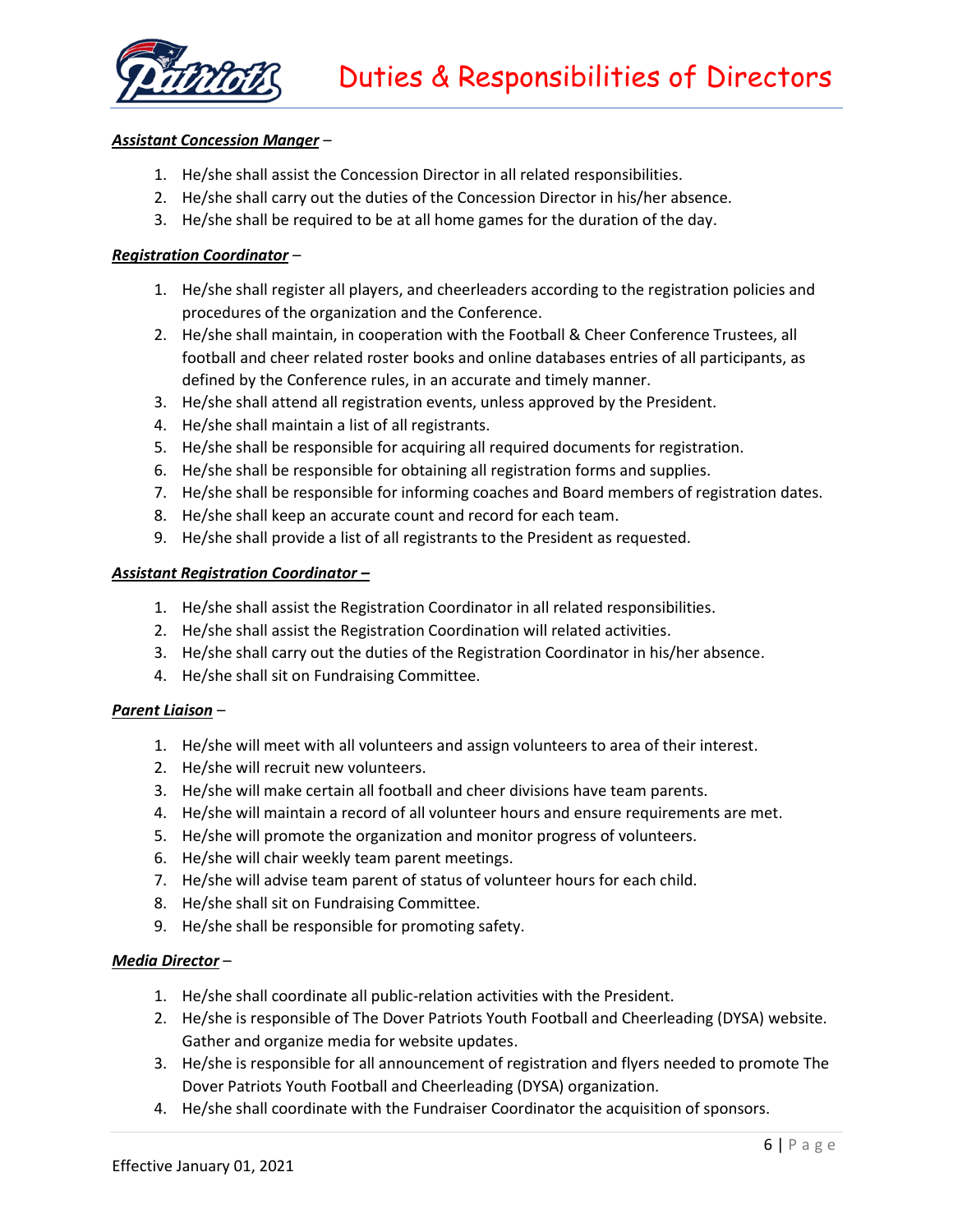

- 5. He/she shall work with and keep the Fundraiser Coordinator apprised of all sponsors.
- 6. He/she shall attend and assist chair, with Parent Liaison, all weekly team parent meetings.
- 7. He/she shall sit on Fundraising Committee.

## *Field Site Coordinator* –

- 1. He/she shall be responsible for mowing grass, striping field (If applicable), and keeping field neat and clean in appearance.
- 2. He/she shall be responsible for all field equipment to include yard markers, chains, down markers, goal posts, scoreboard, audio equipment, and all equipment used for field maintenance.
- 3. He/she in partnership with the Athletic Director and Assistant Athletic Director shall be responsible for field set up and breakdown for games.
- 4. He/she shall supervise, organize, and schedule cleanup efforts and/or improvements on the premises.
- 5. He/she is responsible for coordinating with the President, who will work with Hillsborough County Park and Recreations for any repairs needed on premises.
- 6. He/she shall be responsible for promoting safety.
- 7. He/she shall be required to be at all home games for the duration of the day.

## *Assistant Field Site Coordinator* –

- 1. He/she shall assist the Field Site Coordinator in all related responsibilities.
- 2. He/she shall assist the Field Site Coordinator will related activities.
- 3. He/she shall carry out the duties of the Field Site Coordinator in his/her absence.
- 4. He/she shall be responsible for promoting safety.
- 5. He/she shall be required to be at all home games for the duration of the day

## *Game Day Announcer* –

- 1. He/she shall present music (If applicable) during home events.
- 2. He/she shall screen ALL music for content, vulgarity and profanity before being played.
- 3. He/she shall announce any public service information.
- 4. He/she shall provide commentary for the audience during home events.
- 5. He/she shall introduce the Visitors first, followed by the Home. Introductions of players shall be by jersey number followed by the player's name.
- 6. He/she shall refrain from calling the game play-by-play or playing music after the referee blows the ready for play whistle.
- 7. He/she shall not show favoritism to either team.
- 8. He/she shall be responsible for promoting safety.

# *Note* - **A numerical listing of rostered players shall be provided by the Athletic Director or Assistant Athletic Director to the press box prior to the start of the game.**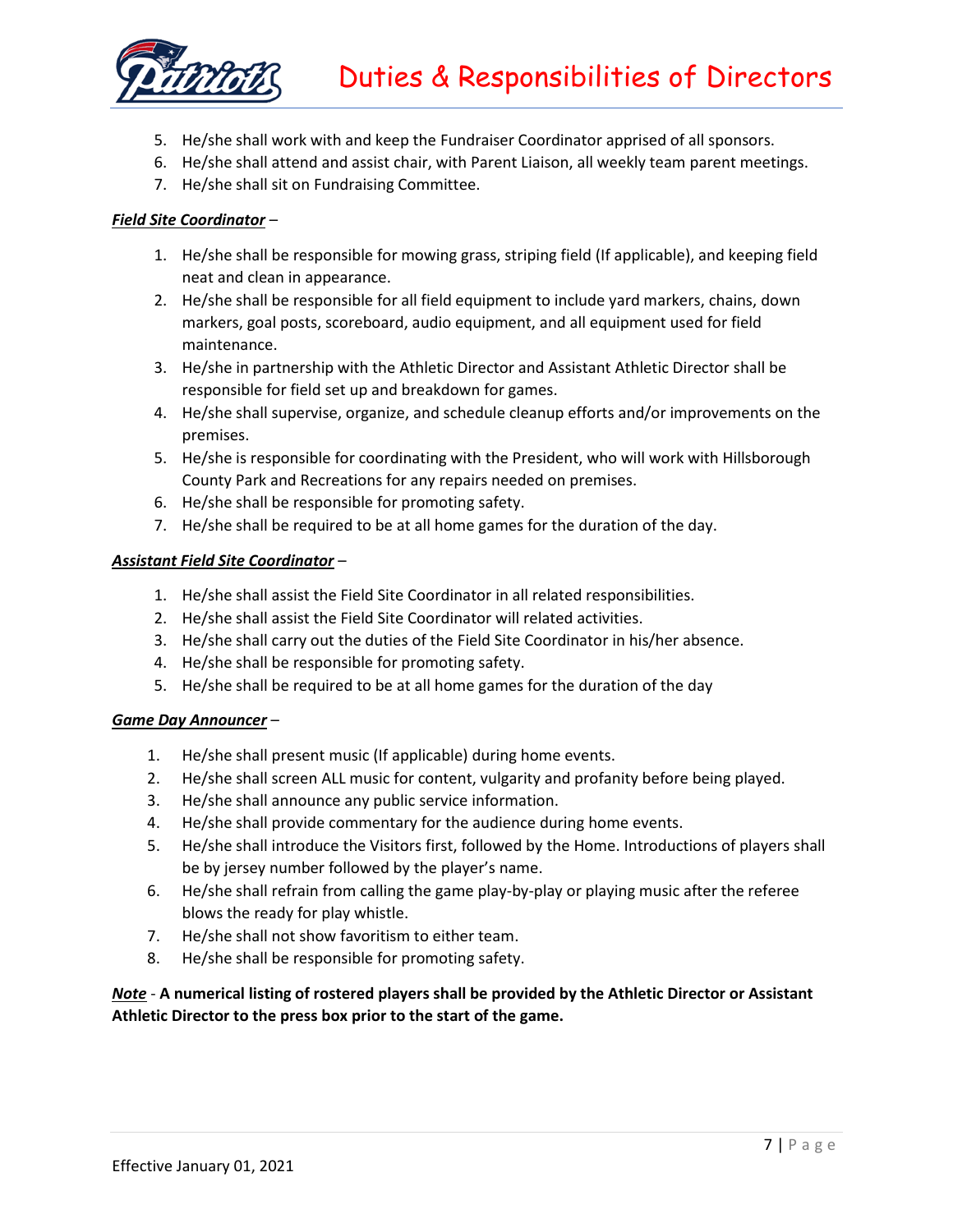

#### *Assistant Game Day Announcer* –

- 1. He/she shall assist the Game Day Announcer in all related responsibilities.
- 2. He/she shall assist the Game Day Announcer will related activities.
- 3. He/she shall carry out the duties of the Game Day Announcer in his/her absence.
- 4. He/she shall help gather and organize music and rosters for football games.
- 5. He/she shall be responsible for promoting safety.

## *Note* - **A numerical listing of rostered players shall be provided by the Athletic Director or Assistant Athletic Director to the press box prior to the start of the game.**

#### *Fundraiser Coordinator* –

- 1. He/she shall develop a fundraising action plan. Growing monetary finances of the organization by arranging fundraising events.
- 2. He/she shall lead on Fundraising Committee.
- 3. He/she shall identify and suggest fundraising opportunities to the Board of Directors.
- 4. He/she shall, in conjunction with the President/Treasurer, keep records relating to fundraising monies.
- 5. He/she shall provide monthly updates to the Board of Directors regarding fundraising duties and events.
- 6. He/she shall partner with the Parent Liaison to organize volunteers to ensure fundraising events bring appreciation to the organization.
- 7. He/she shall ensure that the goals and targets of the organization are achieved.
- 8. He/she shall interact with existing and potential sponsors.
- 9. He/she shall maintain a record of all fees (or barters) paid by sponsors, appreciation plaques, sponsor signs, and sponsor "Thank you" letters.
- 10. He/she shall produce and distribute sponsorship forms to parents and businesses.
- 11. He/she shall provide an accurate list of sponsors to the game-day announcer.
- 12. He/she shall attend and assist chair, with Parent Liaison, all weekly team parent meetings.

## *Spirit Store* –

- 1. He/she shall coordinate pricing of stock with the President/Treasurer
- 2. He/she shall perform periodic inventory of stock on hand.
- 3. He/she shall submit all price changes to the Board of Directors for approval.
- 4. He/she shall, in conjunction with the President/Treasurer, keep records relating to monies.
- 5. He/she shall provide friendly and positive customer service to patrons and visitors to the Spirit Store.
- 6. He/she shall perform accurate and timely sales transactions.
- 7. He/she shall restock shelves (as needed) with new merchandise.
- 8. He/she shall be responsible for the cleanup of the Spirit Store and all equipment during and at the end of the season.
- 9. He/she shall perform other related duties as assigned.